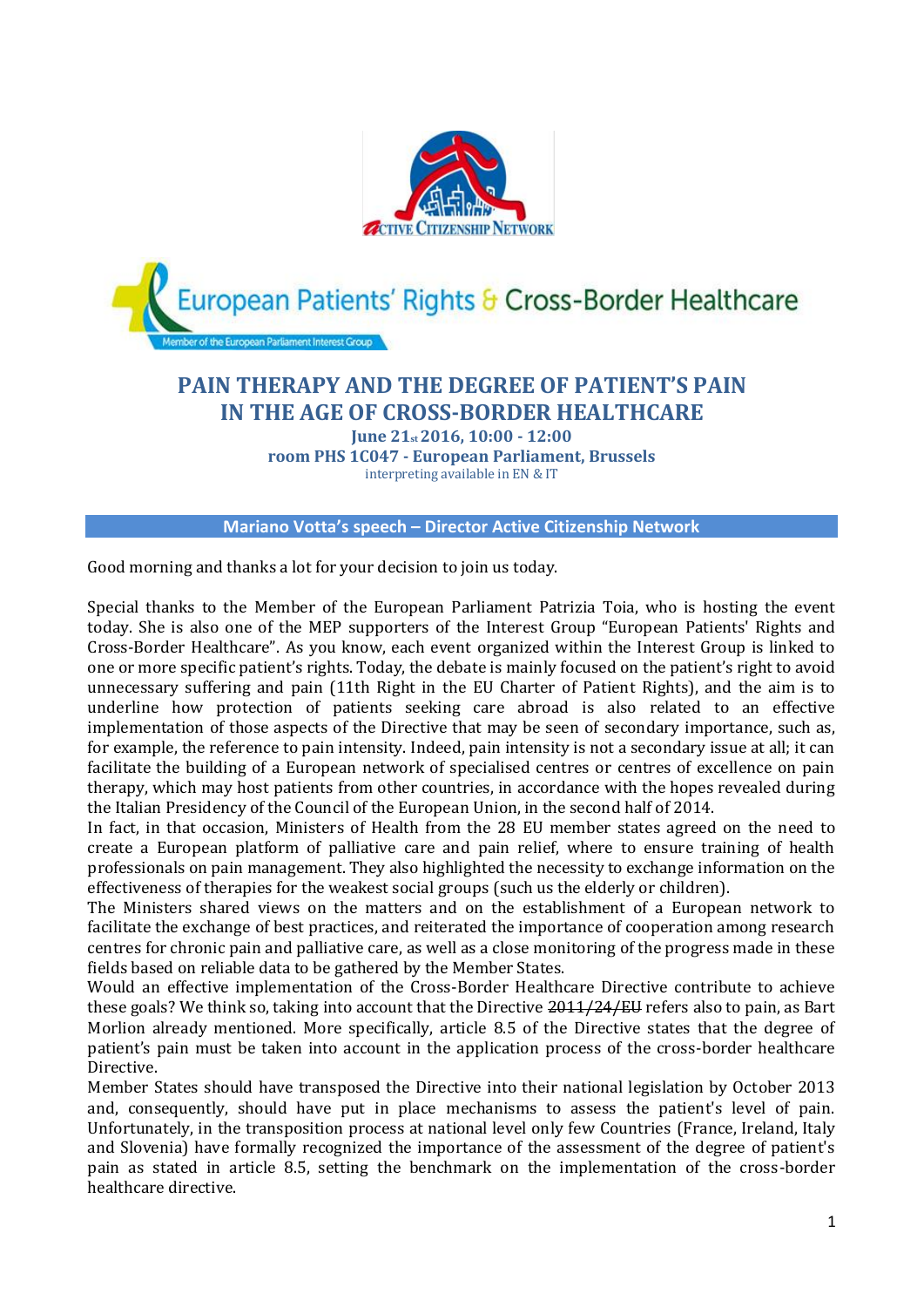During the annual Societal Impact of Pain Symposium, held in Brussels last May, detailed policy recommendations were set out as the result of collaboration among chronic pain patients, healthcare practitioners, researchers, scientists and other stakeholders involved in pain care.

Starting from these recommendations, the event today intends to open a debate on the topic, based on experiences, good practices and issues faced in the different EU Member States.

For sure, the inclusion of the issue of chronic pain in the European political agenda – unforgettable achievement of the 2014, was certainly gratifying for all of us, but what about the next steps? We are aware that the European Union works at different speeds, and this also applies to chronic pain.

For this reason, we need to identify those who may be pioneers or leaders on this issue as well as set priorities and recommendations, not only to get the commitment of the Institutions, but also to promote concrete activities, involving all the stakeholders interested to play an active role. Now is "Time for Action", as the motto of the last Impact of Pain Symposium reminds us.

A suggestion, not a solution, might be to work, for example, for a **Mediterranean Alliance Against Pain**.

Why? Some facts suggest us that the Mediterranean area - in a certain sense - is leading the change on chronic pain.

- Because, for example, there are countries who belong to the Mediterranean area, such us France and Italy, in which citizens have access to rights related to pain based on existing legislation, which was in place prior to the EU Directive referring to pain.
- Because, for example, other Mediterranean EU Countries, that is Italy again- in 2014 and Malta in 2017, have decided to work to put in the EU political agenda the topic of pain during their semester of Presidency of the Council of the European Union.
- Because, for example a Mediterranean Pain Meeting has been arranged for 10 years now, held in Menorca, Spain, by professionals and patient organizations to join efforts on the topic.

For sure, however, some improvements are needed everywhere. Starting from my Country, Italy, where there is still so much work to do about pain treatment, considering that 16% of patients who complain about pain are not believed or have to see their problem diminished, and also considering that there is a specific space on pain management in medical record in 8 of 10 cases: we need that in 100% of cases!

Our commitment could be to transfer what we have achieved from the European agenda into the European culture: that is, to raise awareness, fight stigma, improve quality of life for people suffering from acute and severe chronic pain, reduce the socio-economic impact of chronic pain in Europe by ensuring that the right to avoid unnecessary suffering is guaranteed everywhere and to everyone.

With the same aim, and in general to contribute to make the invisible visible on chronic pain, Active Citizenship Network has launched this year the "**EU Civic Prize on Chronic Pain**", realized with the involvement of many partners and thanks to the support of Grunenthal and Pfizer.

Indeed, there are several Prizes on the topic, but none at European level and led by citizens. Establishing a "European Civic Prize on Chronic Pain", based on the selection of practices presented by different healthcare stakeholders (patient associations, health professionals, private and public hospitals, universities, Institutions, etc.), will provide an occasion for creating an informal network of operators of good practices on chronic pain, and also for demonstrating what this community can offer in terms of good practices and experiences. These are useful to raise awareness about the phenomenon, enhance the body of knowledge of positive cases and success, and strengthen commitment to this topic.

To conclude, to better understand why the pain therapy and the degree of patient's pain in the age of cross-border healthcare is so important, please let me read a request received in Italy by the Citizen Advisory Center of my organization, Cittadinanzattiva, a structure that provides free guidance,